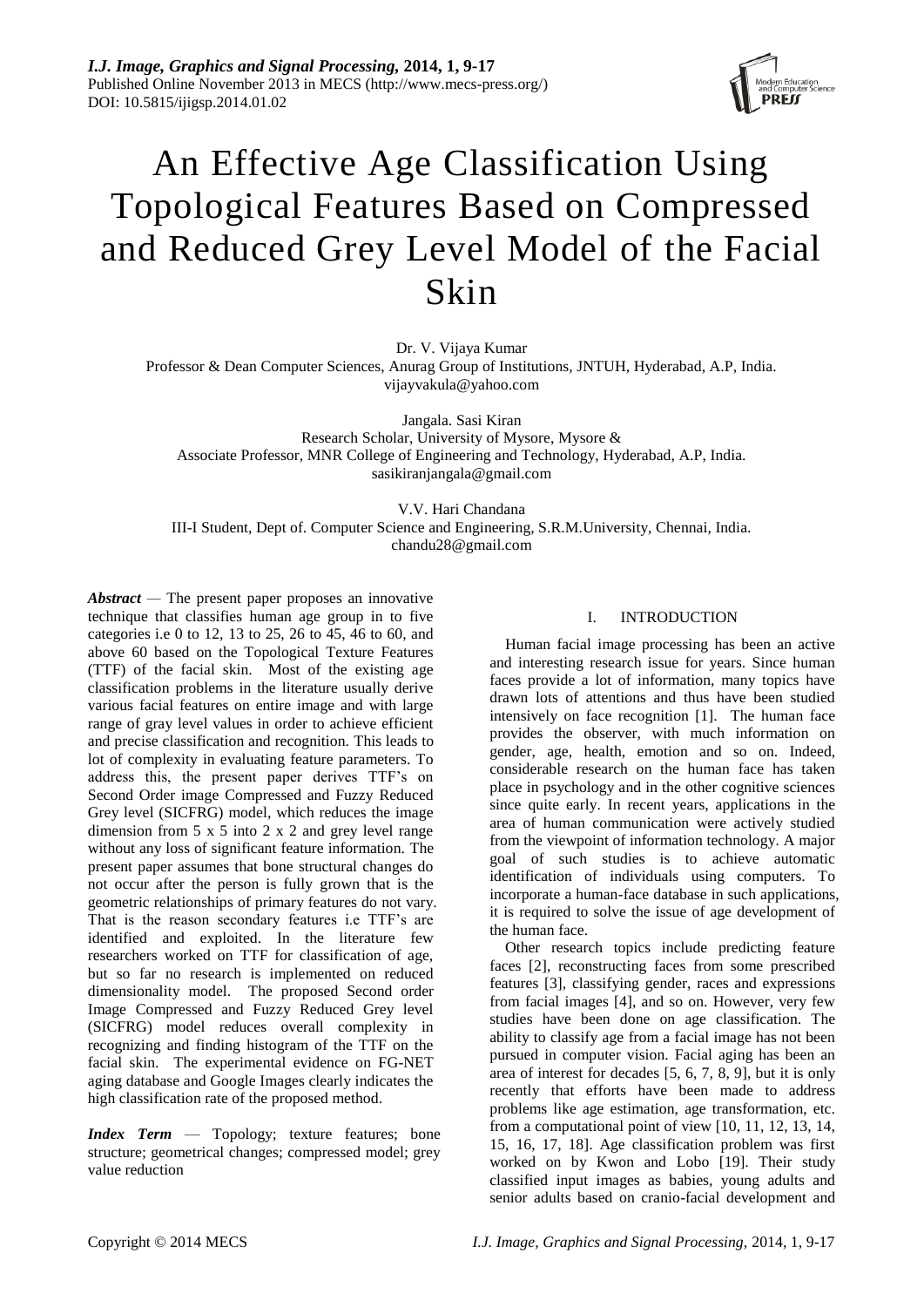skin wrinkle analysis. Yun et al. [20] used the database of human faces containing detailed age information to verify their proposed method, in which the spatial transformation of feature point was employed to express several age patterns with corresponding different ages.

Each input facial image will be compared with age patterns to obtain the age estimation result. Wen-Bing Horng, Cheng-Ping Lee and Chun-Wen Chen et.al [21] considered four age groups for classification, including babies, young adults, middle-aged adults, and old adults. Their method [21] is divided into three phases: location, feature extraction, and age classification. Based on the symmetry of human faces and the variation of gray levels, the positions of eyes, noses, and mouths are located by applying the Sobel edge operator and region labeling in the above methods [21].

Ramanathan and Chellappa [22] proposed a Bayesian age-difference classifier built on a probabilistic eigenspaces framework to perform face verification across age progression. Though the aforementioned approaches propose novel methods to address age progression in faces, in their formulation most approaches ignore the psychophysical evidences collected on age progression. Even with the human eye, estimates of a candidate's age are often inaccurate. One of the reasons why age-group classification is difficult is that enormous time and expense is required for collecting images including a wide variety of age groups under the same lighting conditions, due to privacy and portrait rights. Ahonen et al. [23] proposed Local Binary Pattern (LBP) that provides an illumination invariant description of face image. However, the existing methods still suffer much from non-monotonic illumination variation, random noise and change in pose, age and expression. To extend this recently a novel local texture features on facial images that classify adult and child images based on the Morphological primitive patterns with grain components (MPP-g) on a Local Directional Pattern (LDP) is proposed [24].

The study of patterns on textures is recognized as an important step in characterization and recognition of texture. That is the reason the present paper investigates how the frequency occurrences of various topological texture primitive patterns or topological texture features (TTF) vary on facial image. While studying physical changes due to the aging process many researchers tried to classify facial images into various groups [25, 26, 27, 28, 29]. The authors carried out classification of: babies and adults [30], two age groups 20-39 and 40-49 [27], sex [27, 28]. Only few studies have [31] attempted to classify the age groups into five categories based on the frequency occurrences of TTF on a facial image.

So far no researcher is attempted the problem of age classification based on reducing the overall dimensionality and gray level range of the facial skin using TTF's. To address this issue and to create a new

direction in the classification problem the present paper reduced a 5x5 neighborhood in to a 2x2 and also reduced the overall gray level range in to 0 to 4 and measured the frequency of occurrences of TTF's.

The present paper is organized as follows. The section 2 describes the proposed methodology and section 3 deals with the results and discussions. Conclusions are given in section 4.

## II. METHODOLOGY

Local Binary Pattern (LBP), Texture Unit (TU) and Textons are useful texture descriptor that describes the characteristics of the local structure, which are useful for a significant classification. These descriptors provide a unified description including both statistical and structural characteristics of a texture. These descriptors are completely local and mostly defined on a 3 x 3 neighborhood. The proposed SICFRG model works on a 5 x 5 neighborhood, and compresses it in to a 2 x 2 neighborhood without loss of any texture information and further reduces the grey level range using fuzzy logic. The proposed method consists of ten steps. The block diagram of the proposed method is shown in Fig. 1.



Figure 1. Block diagram for the proposed age group classification system.

*A. Step - 1:* The original facial image is cropped based on the two eyes location in the first step. Fig. 2 shows an example of the original facial image and the cropped image.



Figure 2. a) original image b) cropped image.

*B. Step - 2:* RGB to HSV color model conversion: In color image processing, there are various color models in use today. In order to extract gray level features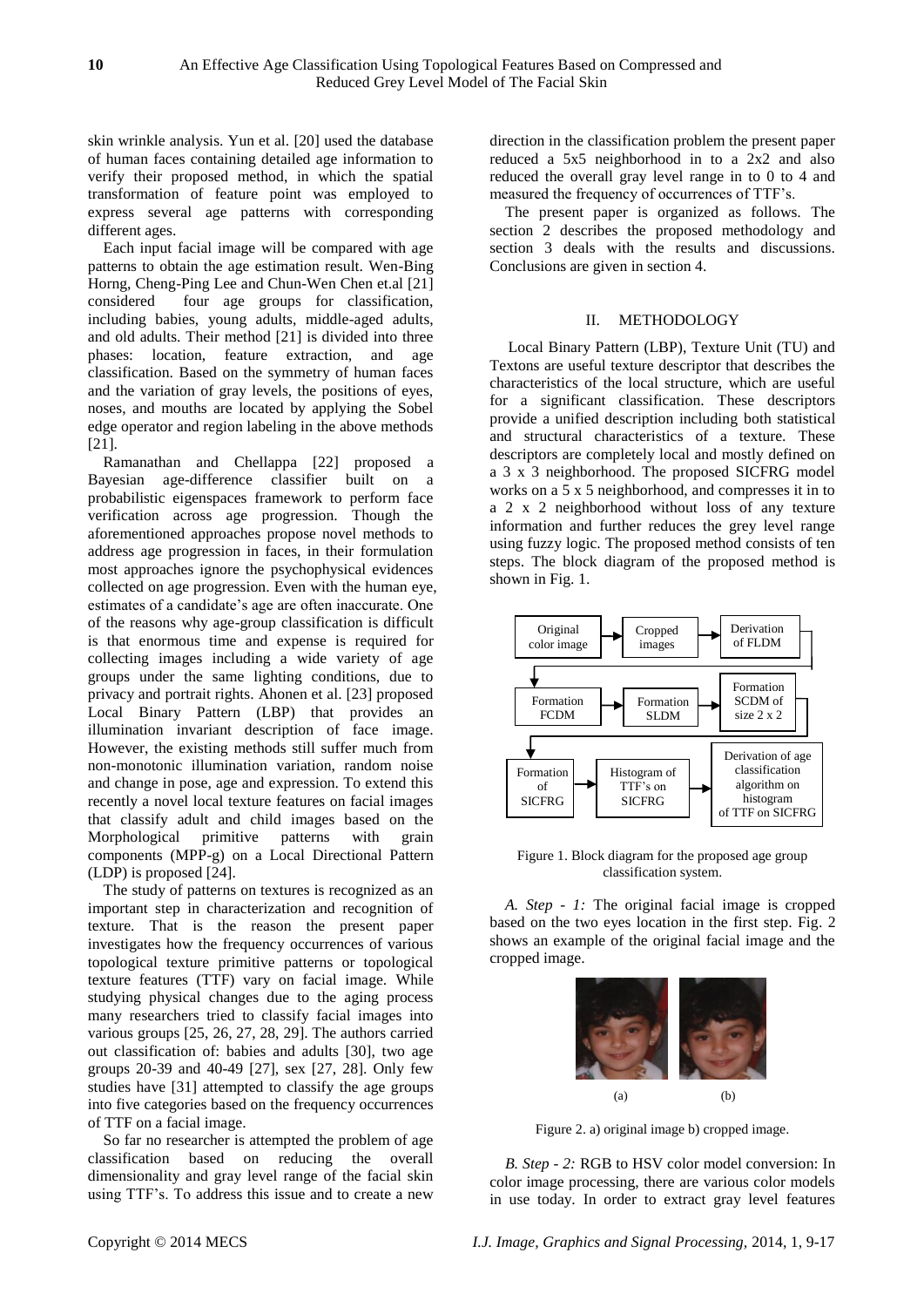from color information, the TTF on SICFRG facial model utilized the HSV color space.

In the RGB model, images are represented by three components, one for each primary color – red, green and blue. Hue is a color attribute and represents a dominant color. Saturation is an expression of the relative purity or the degree to which a pure color is diluted by white light. HSV color space is a non-linear transform from RGB color space that can describe perceptual color relationship more accurately than RGB color space. HSV color space is formed by hue (H), saturation (S) and value (V). Hue denotes the property of color such as blue, green, red. Saturation denotes the perceived intensity of a specific color. Value denotes brightness perception of a specific color. However, HSV color space separates the color into hue, saturation, and value which means observation of color variation can be individually discriminated. In order to transform RGB color space to HSV color space, the transformation is described as follows:

The transformation equations for RGB to HSV color model conversion is given below.

$$
V = \max(R, G, B) \tag{1}
$$

$$
S = \frac{V - \min(R, G, B)}{V}
$$
 (2)

$$
H = \frac{G - B}{6S} \quad \text{if} \quad V = R \tag{3}
$$

$$
H = \frac{1}{3} + \frac{B - R}{6S} \quad \text{if} \quad V = G \tag{4}
$$

$$
H = \frac{1}{3} + \frac{R - G}{6S} \quad \text{if} \quad V = B \tag{5}
$$

where the range of color component Hue (H) is [0,255], the component saturation (S) range is [0,1] and the Value (V) range is [0,255]. In this work, the color component Hue (H) is considered as color information for the classification of facial images. Color is an important attribute for image processing applications.

*C. Step - 3:* Formation of nine overlapped sub 3 x 3 neighborhoods from a 5 x 5 neighborhood: A neighborhood of 5x5 pixels is denoted by a set containing 25 pixel elements  $P = \{P_{11}, \ldots, P_{33}, \ldots, P_{55}\},\$ here  $P_{33}$  represents the intensity value of the central pixel and remaining values are the intensities of neighboring pixels as shown in Fig. 3.

Fig. 4 represents the formation of nine overlapped 3 x 3 sub neighborhoods represented as {n1, n2, n3, n9} from the Fig. 3.

| $P_{11}$ | $P_{12}$ | $P_{13}$ | $P_{14}$ | $P_{15}$ |
|----------|----------|----------|----------|----------|
| $P_{21}$ | $P_{22}$ | $P_{23}$ | $P_{24}$ | $P_{25}$ |
| $P_{31}$ | $P_{32}$ | $P_{33}$ | $P_{34}$ | $P_{35}$ |
| $P_{41}$ | $P_{42}$ | $P_{43}$ | $P_{44}$ | $P_{45}$ |
| $P_{51}$ | $P_{52}$ | $P_{53}$ | $P_{54}$ | $P_{55}$ |

Figure 3. Representation of a 5 x 5 neighborhood.

| $P_{11}$ | $P_{12}$ | $P_{13}$          | $P_{12}$          | $P_{13}$ | $P_{14}$ | $P_{13}$ | $P_{14}$ | $P_{15}$ |
|----------|----------|-------------------|-------------------|----------|----------|----------|----------|----------|
| $P_{21}$ | $P_{22}$ | $P_{23}$          | $P_{22}$          | $P_{23}$ | $P_{24}$ | $P_{23}$ | $P_{24}$ | $P_{25}$ |
| $P_{31}$ | $P_{32}$ | $P_{33}$          | $P_{32}$          | $P_{33}$ | $P_{34}$ | $P_{33}$ | $P_{34}$ | $P_{35}$ |
|          | n1       |                   |                   | n2       |          |          | n3       |          |
| $P_{21}$ | $P_{22}$ | $\mathbf{P}_{23}$ | $P_{22}$          | $P_{23}$ | $P_{24}$ | $P_{23}$ | $P_{24}$ | $P_{25}$ |
| $P_{31}$ | $P_{32}$ | $P_{33}$          | $P_{32}$          | $P_{33}$ | $P_{34}$ | $P_{33}$ | $P_{34}$ | $P_{35}$ |
| $P_{41}$ | $P_{42}$ | $P_{43}$          | $P_{42}$          | $P_{43}$ | $P_{44}$ | $P_{43}$ | $P_{44}$ | $P_{45}$ |
|          | n4       |                   |                   | n5       |          |          | n6       |          |
| $P_{31}$ | $P_{32}$ | $P_{33}$          | $P_{32}$          | $P_{33}$ | $P_{34}$ | $P_{33}$ | $P_{34}$ | $P_{35}$ |
| $P_{41}$ | $P_{42}$ | $P_{43}$          | $P_{42}$          | $P_{43}$ | $P_{44}$ | $P_{43}$ | $P_{44}$ | $P_{45}$ |
| $P_{51}$ | $P_{52}$ | $P_{53}$          | $\mathrm{P}_{52}$ | $P_{53}$ | $P_{54}$ | $P_{53}$ | $P_{54}$ | $P_{55}$ |
|          | n7       |                   |                   | n8       |          |          | n9       |          |
|          |          |                   |                   |          |          |          |          |          |

Figure 4. Formation of nine overlapped 3 x 3 neighborhoods {n1, n2, n3, …,, n9} from figure. 3.

*D. Step - 4:* Derivation of First order Local Difference Matrix (FLDM) on the overlapped neighborhoods of 3 x 3 of step three: The FLDM gives an efficient representation of face images. The FLDM is obtained by the absolute difference between the neighboring pixel and the gray value of the central pixel from each of the 3 x 3 neighborhoods i.e. n1 to n9 of step 3. The FLDM mechanism is described by the (6) and shown in Fig. 5. This forms nine new 3 x 3 FLDM's and represented as  $\{ FLDM_1, FLDM_2, FLDM_3, \ldots, FLDM_g \}.$ 

FLDMi = abs (Pi - Pc) for i = 1,2,...9 (6)

where  $p_c$  and  $p_i$  are the central pixel and neighboring pixel values of the overlapped 3 x 3 neighborhood  ${n1, n2,...n9}$ .

The (6) demonstrates that always central pixel value of the 3 x 3 FLDM is zero.

| $P_{11}-P_{22}$   | $P_{12}-P_{22}$ | $P_{13}-P_{22}$ |
|-------------------|-----------------|-----------------|
| $P_{21}-P_{22}$   | $P_{22}-P_{22}$ | $P_{23}-P_{22}$ |
| $P_{31} - P_{22}$ | $P_{32}-P_{22}$ | $P_{33}-P_{22}$ |

Figure 5. formation of  $FLDM<sub>1</sub>$  from n1.

*E. Step - 5:* Formation of First order Compressed Difference Matrix (FCDM) of size 3 x 3 from 5 x 5: In step five each pixel value of FCDM is evaluated from each of the nine FLDM's of step 2 as given in (7). The FCDM is a 3 x 3 matrix with nine pixel elements  $(FCDP<sub>1</sub>$  to  $FCDP<sub>9</sub>$ ). The  $FCDM$  maintains the local neighborhood properties including edge information.

$$
FCDPi = Avg of (FLDMi) for i = 1, 2, \dots 9
$$
 (7)

*F. Step- 6:* Formation of Second order Local Difference Matrix (SLDM): In step six SLDM is obtained on the FCDM of step 5 using the (8). The SLDM is shown in Fig. 6a.

SLDPi = abs (FCDPi – FCDPc ) for FCDP <sup>i</sup> = 1,2,…9 (8)

where  $FCDP_c$  and  $FCDP_i$  are the central pixel and neighboring pixel values of the FCDM.

The SLDM matrix is shown in Fig. 6a. The (8) demonstrates that always central pixel value of the 3 x 3 SLDM is zero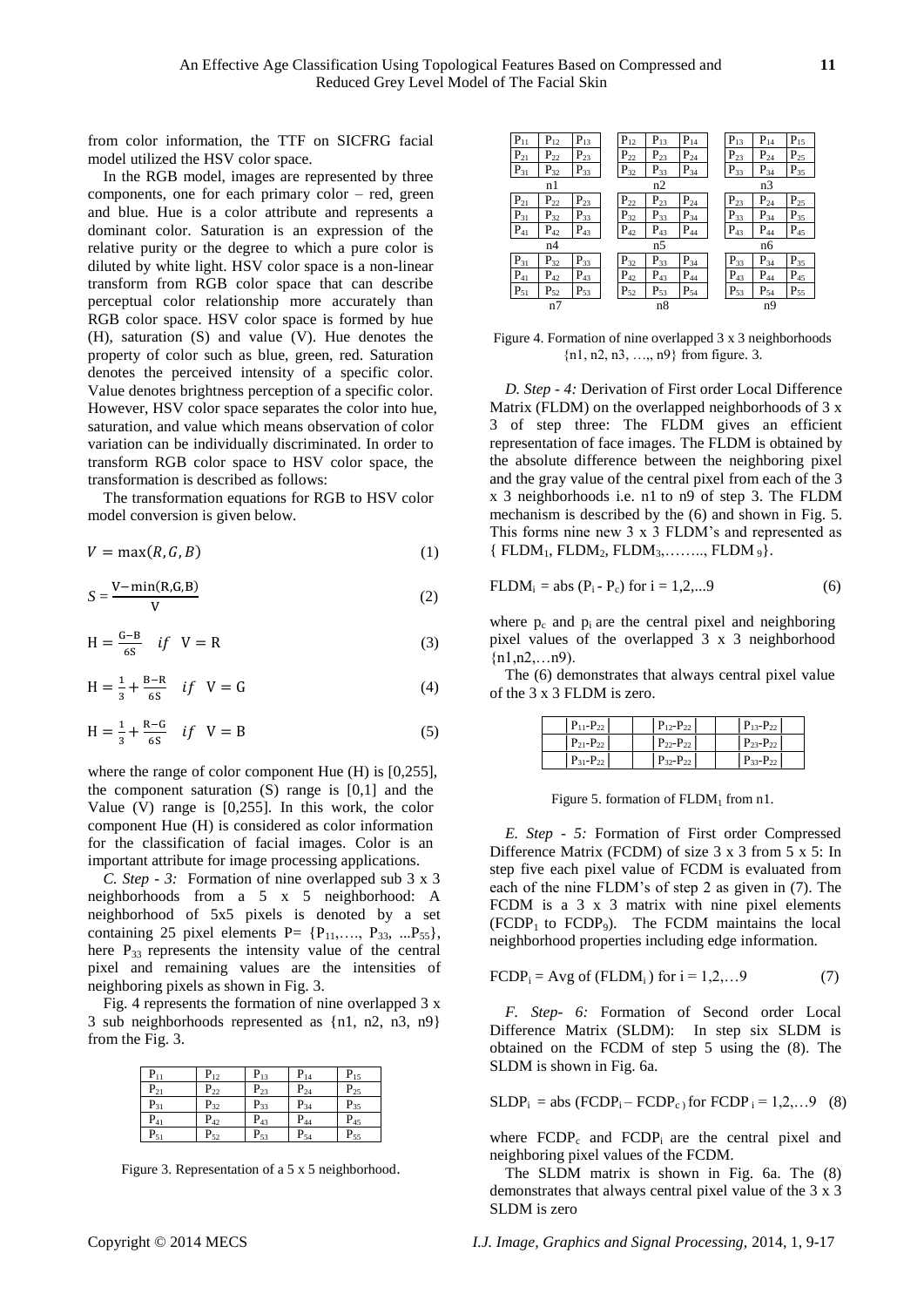| SLDP <sub>1</sub> | SLDP <sub>2</sub> | SLDP <sub>3</sub> |                  |                  |
|-------------------|-------------------|-------------------|------------------|------------------|
| SLDP <sub>4</sub> | SLDP <sub>5</sub> | SLDP <sub>6</sub> | TSP <sub>1</sub> | TSP <sub>2</sub> |
| SLDP <sub>7</sub> | $SLDP_8$          | SLDP <sub>9</sub> | TSP <sub>3</sub> | TSP <sub>4</sub> |
|                   | (a)               |                   |                  | (b)              |

Figure 6. Generation process of a SCDM of size  $2 \times 2$  from a 3 x 3 SLDM neighborhood. a) The SLDM neighborhood b) SCDM.

*G. Step - 7:* Formation of Second order Compressed Difference Matrix (SCDM) of size 2 x 2 from step six: In step 7 the SLDM of a  $3\times3$  neighbourhood is reduced into a  $2\times2$  SCDM by using Triangular Shape Primitives (TSP). The proposed TSP is a connected neighbourhood of three pixels on a 3 x 3 SLDM, without central pixel. The TSP's on SLDM is not considered central pixel because its gray level value is always zero. The average of these TSP's generates pixel values of Second order Compressed Difference Matrix (SCDM) of size  $2 \times 2$  as shown in Fig. 6 and as represented in  $(9)$ ,  $(10)$ ,  $(11)$ , and (12). By this the proposed method reduces the original image of size N  $\times$ M into the size (2N/5)  $\times$  (2M/5).

$$
TSP_1 = \frac{SLDP_1 + SLDP_2 + SLDP_4}{3} \tag{13}
$$

$$
TSP_2 = \frac{SLDP_2 + SLDP_3 + SLDP_6}{3} \tag{14}
$$

$$
TSP_3 = \frac{SLDP_4 + SLDP_7 + SLDP_8}{3} \tag{15}
$$

$$
TSP_4 = \frac{SLDP_6 + SLDP_8 + SLDP_9}{3} \tag{16}
$$

*H. Step - 8:* Reduction of grey level range on SCDM using fuzzy logic: Fuzzy logic has certain major advantages over traditional Boolean logic when it comes to real world applications such as texture representation of real images. To deal accurately with the regions of natural images even in the presence of noise and the different processes of caption and digitization fuzzy logic is introduced on SCDM. The proposed fuzzy logic converts the SCDM grey level range in to 5 levels ranging from 0 to 4. That is the reason the derived model is named as SICFRG model**.** In LBP binary patterns are evaluated by comparing the neighboring pixels with central pixel. The proposed Second order Image Compressed and Fuzzy Reduced Grey level (SICFRG) model is derived by comparing the each pixel of the  $2\times2$  SCDM with the average pixel values of the SCDM. The SICFRG representation is shown in Fig. 7. The following (13) is used to determine the elements of SICFRG model.



Figure 7. Fuzzy representation of SCDM model of the image

for 
$$
i = 1, 2, 3, 4
$$
 (13)

where x, y are the user-specified values.

where 
$$
V_0 = \frac{\left(\sum_{i=1}^4 TSP_i\right)}{4}
$$
 (14)

For example, the process of evaluating SICFRG model from a sub SCDM image of  $2 \times 2$  is shown in Fig. 8. In this example x and y are chosen as  $\frac{v_0}{2}$  and  $\frac{3v_0^2}{2}$ respectively.



Figure 8. The process of evaluating SICFRG model from SCDM (a) SCDM (b) SICFRG model.

*I. Step - 9:* Find the occurrences of Bezier curves (12 patterns) with different control points, U, V and T patterns on each of the different fuzzy grey levels 0, 1, 2, 3 and 4 as described in section 2.1.

*J. Step - 10:* Based on the frequency occurrences of above TTF of SICFRG model on the facial image, the image is classified as child (0-12), young adults (13- 25), middle adults (26-45), senior adults (46-60), and old adults (above 60).

## *2.1 Evaluation of the frequency occurrences of TTF on SICFRG facial Images:*

The present Paper initially converts facial image in to SICFRG model, which reduces the overall dimension into (2N/5 x 2M/5) with grey levels ranging from 0 to 4 and while preserving the important texture features and edge information without any loss.

The proposed TTF on SICFRG is considered an exhaustive number of Bezier curves because they represent good topological changes of facial skin as age progress out. The present research considered Bezier curves with twelve different control points on each 5 x 5 mask as shown in Fig. 9. The TTF i.e. U, V and T patterns on a 5x5 mask are shown in Fig. 10.

TTF are evaluated on each of the fuzzy values. That is the frequency occurrences of Bezier curves with different fuzzy grey level values i.e. 0, 1, 2, 3 and 4 are evaluated and denoted as B0, B1, B2, B3 and B4 respectively. In the same way U, V, T patterns are evaluated with different fuzzy grey level values. To have a precise and accurate age group classification, the present study considered sum of the frequencies of occurrences of all TTF's.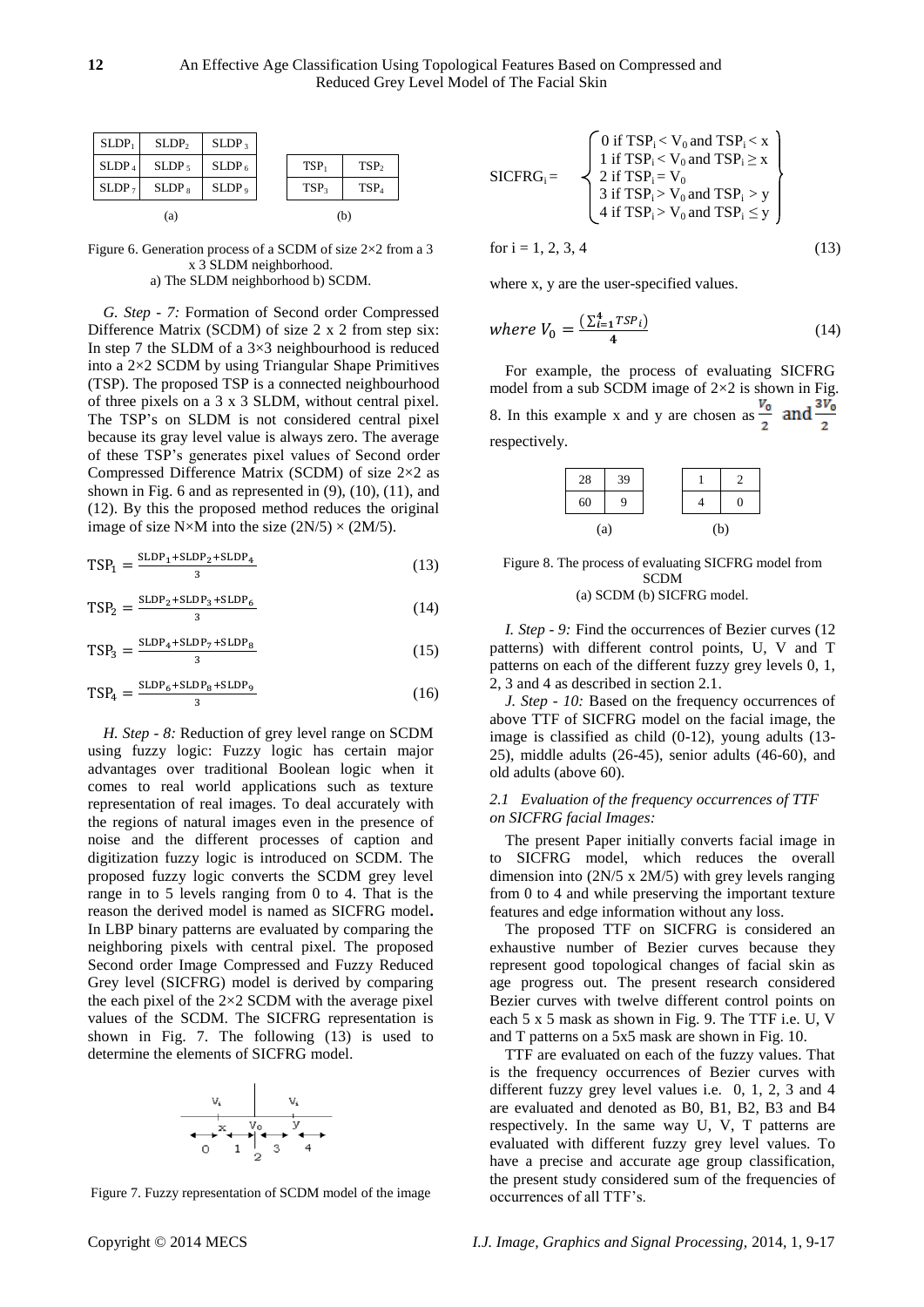| 0<br>0<br>$\Omega$<br>$\theta$<br>0<br>0<br>$\Omega$<br>$\overline{0}$<br>$\theta$<br>0                                                                                                                    | 0<br>0<br>0<br>$\theta$<br>0<br>0<br>0<br>1<br>$\Omega$<br>$\overline{0}$<br>0                                                                                                                        | $\Omega$<br>0<br>0<br>$\Omega$<br>0<br>$\Omega$<br>$\overline{0}$<br>0<br>$\Omega$<br>0                                                                                              | $\overline{0}$<br>$\Omega$<br>$\theta$<br>0<br>0<br>0<br>$\overline{0}$<br>$\overline{0}$<br>$\Omega$<br>0                                                                          |
|------------------------------------------------------------------------------------------------------------------------------------------------------------------------------------------------------------|-------------------------------------------------------------------------------------------------------------------------------------------------------------------------------------------------------|--------------------------------------------------------------------------------------------------------------------------------------------------------------------------------------|-------------------------------------------------------------------------------------------------------------------------------------------------------------------------------------|
| $\boldsymbol{0}$<br>$\theta$<br>0<br>$\theta$<br>1<br>0<br>$\mathbf{\Omega}$<br>$\mathbf{0}$<br>CP(1, 2), (2,1)                                                                                            | $\overline{0}$<br>$\theta$<br>1<br>0<br>1<br>$\theta$<br>0<br>$\mathbf{0}$<br>CP(1,3), (3,1)                                                                                                          | $\theta$<br>0<br>$\Omega$<br>$\Omega$<br>Ω<br>$\Omega$<br>$CP(1,4)$ , $(4,1)$                                                                                                        | $\overline{0}$<br>$\theta$<br>0<br>0<br>1<br>0<br>$\Omega$<br>CP(1,5), (5,1)                                                                                                        |
| 0<br>0<br>$\Omega$<br>$\theta$<br>0<br>0<br>$\boldsymbol{0}$<br>$\theta$<br>0<br>0<br>$\overline{0}$<br>$\theta$<br>0<br>$\theta$<br>1<br>$\Omega$<br>CP(2,1), (1,2)                                       | $\Omega$<br>0<br>0<br>$_{0}$<br>$\overline{0}$<br>0<br>0<br>0<br>$\theta$<br>$\overline{0}$<br>0<br>1<br>0<br>$\theta$<br>$\Omega$<br>$\Omega$<br>0<br>1<br>0<br>0<br>0<br>$\Omega$<br>CP(1,1), (1,1) | 0<br>$\Omega$<br>$\mathbf{\Omega}$<br>$\mathbf{\Omega}$<br>0<br>$\Omega$<br>$\Omega$<br>$\Omega$<br>0<br>$\theta$<br>1<br>0<br>$\Omega$<br>$\Omega$<br>Ω<br>0<br>0<br>CP(3,1), (1,3) | $\theta$<br>0<br>0<br>$\overline{0}$<br>0<br>$\theta$<br>0<br>1<br>$\theta$<br>0<br>0<br>$\Omega$<br>0<br>0<br>CP(3,2), (2,3)                                                       |
| $\Omega$<br>0<br>$\Omega$<br>$\overline{0}$<br>$\theta$<br>0<br>$\boldsymbol{0}$<br>$\Omega$<br>0<br>$\overline{0}$<br>1<br>0<br>0<br>$\Omega$<br>$\overline{0}$<br>1<br>$\mathbf{0}$<br>$(3,5)$ , $(5,3)$ | $\Omega$<br>0<br>$\Omega$<br>0<br>$\theta$<br>0<br>0<br>$\overline{0}$<br>0<br>$\Omega$<br>0<br>0<br>0<br>0<br>1<br>0<br>0<br>$\Omega$<br>$(4,5)$ , $(5,4)$<br>CР                                     | 0<br>0<br>0<br>0<br>$\Omega$<br>0<br>$\Omega$<br>0<br>0<br>0<br>$\Omega$<br>0<br>$\Omega$<br>0<br>0<br>0<br>(5,1)<br>(1,5)<br>СP                                                     | $\theta$<br>$\Omega$<br>$\Omega$<br>$\mathbf{\Omega}$<br>$\theta$<br>0<br>$_{0}$<br>$\overline{0}$<br>0<br>0<br>1<br>0<br>$\theta$<br>1<br>$\theta$<br>0<br>Ω<br>CP (5,3),<br>(3,5) |

Figure 9. Bezier curve patterns on a  $5 \times 5$  window with  $0^0$ orientation using various control points (CP) with fuzzy value 1.

|  |    |  |  |    |   | T |   |          |
|--|----|--|--|----|---|---|---|----------|
|  |    |  |  |    |   |   |   | $\Omega$ |
|  |    |  |  |    |   |   |   |          |
|  |    |  |  |    |   | 0 |   | ∩        |
|  |    |  |  |    | O |   |   |          |
|  | ʻа |  |  | ſЪ |   |   | C |          |

|  | U |   | J |  |
|--|---|---|---|--|
|  |   |   |   |  |
|  |   | ( |   |  |

Figure 10. Alphabetic patterns on a  $5 \times 5$  mask with  $0^0$ orientations with fuzzy value 1. (a)U-pattern, (b) V-pattern, (c) T-pattern.

## III. RESULTS AND DISCUSSIONS

The present paper established a database from the 1002 face images collected from FG-NET database and other 600 images collected from the scanned photographs. This leads a total of 1602 sample facial images. In the proposed TTF on SICFRG model the sample images are grouped into five age groups of 0 to 12, 13 to 25, 26 to 45, 46 to 60, and above 60 based on

the frequency of occurrence of TTF's of the facial image. The table one clearly indicates the frequency occurrences of Bezier curves with different control points with different grey level values. In the table 1 Bo, Uo, Vo and To represents the sum of frequency occurrences or histograms of Bezier curves, U, V, T patterns respectively with fuzzy grey level value0.

From the table 1 it is observed that fuzzy grey level value 2 on the SICFRG model has formed majority of TTF and remaining fuzzy grey level values does not form any TTF. So, for classification purpose the present research evaluated and considered only fuzzy grey level value 2.

The table 2 clearly represents Frequency occurrences of TTF on SICFRG model with grey level value 2. In table 2 STTF indicates the sum of frequencies of all TTF with fuzzy grey level value 2.

Based on the STTF on SICFRG model with fuzzy grey level 2 on FG-NET ageing database an algorithm is derived for an efficient age classification into five groups which is shown in algorithm 1. The Fig. 11 indicates the classification graph.

Algorithm 1: Age group classification based on sum of frequency occurrences of TTF (STTF) on SICFRG model with grey level value 2 on FG-NET ageing database.

#### *BEGIN*

*Let the sum of frequencies of TTF is denoted as STTF. if (STTF < 650 ) Print (facial image age is old adults ( > 60)) Else if (STTF < 950) Print (facial image age is senior adults (46-60)) Else if (STTF < 1100)*

*Print (facial image age is middle-aged adults (26- 45))* 

*Else if (STTF < 1350)*

*Print (facial image age is young adults (13-25)) Else*

*Print (facial image age is child (0-12))*

*End*

TABLE 1: Frequency occurrences of TTF using SICFRG on FG-NET sample ageing database

| S.<br>No. | Image<br><b>Name</b> | B <sub>0</sub> | B1       | B <sub>2</sub> | B <sub>3</sub> | <b>B4</b>    | U <sub>0</sub> | U1       | U <sub>2</sub> | U3             | U <sub>4</sub> | V0       | V1       | V <sub>2</sub> | V3       | V4       | T0       | T <sub>1</sub> | <b>T2</b> | <b>T3</b> | <b>T4</b> |
|-----------|----------------------|----------------|----------|----------------|----------------|--------------|----------------|----------|----------------|----------------|----------------|----------|----------|----------------|----------|----------|----------|----------------|-----------|-----------|-----------|
|           | 001A05               | 0              | $\Omega$ | 1258           | $\Omega$       | $\Omega$     | $\Omega$       | 0        | 65             | $\overline{0}$ |                | $\Omega$ | $\Omega$ | 111            | $\Omega$ | 0        | 0        | 0              | 114       | $\Omega$  | $\Omega$  |
| 2         | 001A08               | $\Omega$       | $\Omega$ | 155            | $\Omega$       | $\Omega$     | $\Omega$       | 0        | 61             | 0              | $\theta$       | $\Omega$ | $\Omega$ | 99             | $\Omega$ | 0        | 0        | 0              | 95        | $\Omega$  | $\Omega$  |
| 3         | 008A12               | $\Omega$       | $\Omega$ | 1110           | $\Omega$       | $\Omega$     | $\Omega$       | 0        | 69             | $\Omega$       | $\Omega$       | $\Omega$ | 0        | 109            | $\Omega$ | 0        | $\Omega$ | 0              | 116       | $\Omega$  | $\Omega$  |
| 4         | 001A14               | $\Omega$       | $\Omega$ | 1041           | $\Omega$       | $\Omega$     | $\Omega$       | $\Omega$ | 69             | $\Omega$       | $\Omega$       | $\Omega$ | $\Omega$ | 84             | $\Omega$ | 0        | 0        | 0              | 110       | $\Omega$  | $\Omega$  |
| 5         | 001A18               | 0              | $\Omega$ | 937            | $\Omega$       | $\Omega$     | $\Omega$       | 0        | 38             | $\Omega$       |                | $\Omega$ | $\Omega$ | 74             | $\Omega$ | 0        | 0        | 0              | 84        | $\Omega$  | $\Omega$  |
| 6         | 001A22               | 0              | $\Omega$ | 1052           | $\Omega$       | $\mathbf{U}$ | $\Omega$       | 0        | 58             | 0              |                | $\Omega$ | 0        | 90             | 0        | 0        | 0        | 0              | 85        | $\Omega$  | $\Omega$  |
| 7         | 001A28               | $\Omega$       | $\Omega$ | 841            | $\Omega$       | $\Omega$     | $\Omega$       | 0        | 47             | $\Omega$       | 0              | $\Omega$ | $\Omega$ | 64             | $\Omega$ | $\Omega$ | $\Omega$ | 0              | 77        | $\Omega$  | $\Omega$  |
| 8         | 001A33               | $\Omega$       | $\Omega$ | 779            | $\Omega$       | $\Omega$     | $\Omega$       | 0        | 51             | $\Omega$       | $\Omega$       | $\Omega$ | $\Omega$ | 68             | $\Omega$ | 0        | 0        | 0              | 76        | $\Omega$  | $\Omega$  |
| 9         | 001A40               | $\Omega$       | $\Omega$ | 860            | $\Omega$       | $\Omega$     | $\Omega$       | 0        | 31             | $\Omega$       | $\Omega$       | $\Omega$ | $\Omega$ | 66             | $\Omega$ | $\Omega$ | 0        | 0              | 65        | $\Omega$  | $\Omega$  |
| 10        | 003A47               | $\Omega$       | $\Omega$ | 656            | $\Omega$       | $\Omega$     | $\Omega$       | 0        | 32             | $\Omega$       |                | $\Omega$ | $\Omega$ | 55             | $\Omega$ | 0        | 0        | 0              | 52        | $\Omega$  | $\Omega$  |
| 11        | 006A55               | $\Omega$       | $\Omega$ | 753            | $\Omega$       | $\Omega$     | $\Omega$       | $\theta$ | 52             | $\Omega$       | $\theta$       | $\Omega$ | $\Omega$ | 63             | $\Omega$ | 0        | 0        | 0              | 68        | $\Omega$  | $\Omega$  |
| 12        | 003A60               | $\Omega$       | $\Omega$ | 614            | $\Omega$       | 0            | $\Omega$       | 0        | 41             | $\Omega$       | 0              | $\Omega$ | 0        | 59             | $\Omega$ | 0        | 0        | 0              | 73        | $\Omega$  | $\Omega$  |
| 13        | 006A61               | $\Omega$       | $\Omega$ | 491            | $\Omega$       | 0            | $\Omega$       | $^{(1)}$ | 28             | $\Omega$       | $\theta$       | $\Omega$ | $\Omega$ | 52             | $\Omega$ | 0        | 0        | 0              | 54        | $\Omega$  | $\Omega$  |
| 14        | 004A63               | $\Omega$       | $\Omega$ | 361            | $\Omega$       | 0            | $\Omega$       | 0        | $\Omega$       | 0              |                | $\Omega$ | $\Omega$ | $\overline{c}$ | $\Omega$ | 0        | $\Omega$ | 0              | $\Omega$  | $\Omega$  | $\Omega$  |
| 15        | 006A69               | 0              |          | 379            | $\Omega$       |              |                |          |                | 0              |                |          |          | 3              |          |          |          |                | 0         | $\Omega$  |           |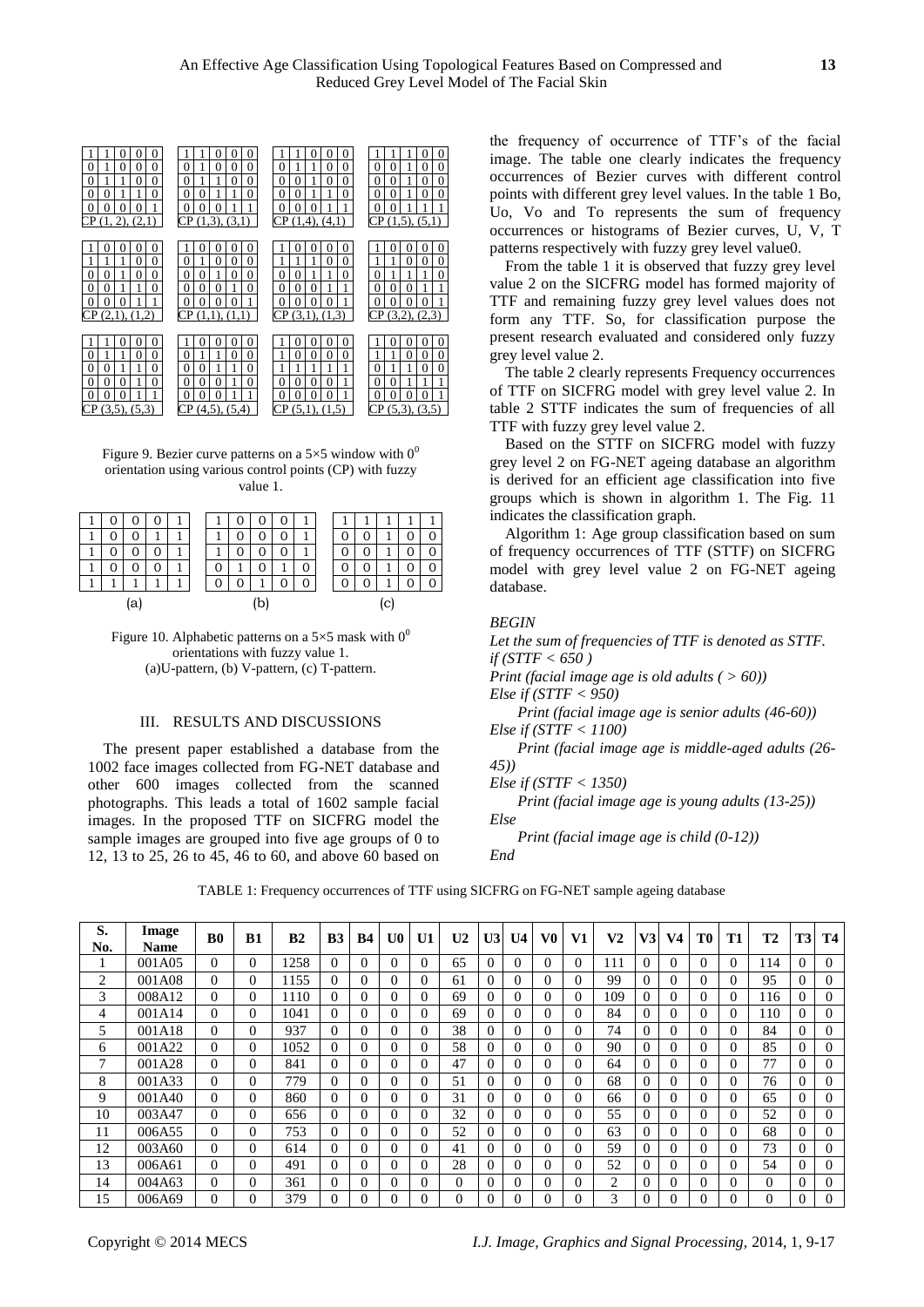| S.             | Image               | B <sub>2</sub> | U <sub>2</sub> | V <sub>2</sub> | T <sub>2</sub> | <b>STTF</b>      |
|----------------|---------------------|----------------|----------------|----------------|----------------|------------------|
| No.            | Name                |                |                |                |                |                  |
| 1              | $\overline{0}01A05$ | 1258           | 65             | 111            | 114            | 1548             |
| $\overline{c}$ | 001A08              | 1155           | 61             | 99             | 95             | 1410             |
| 3              | 008A12              | 1110           | 69             | 109            | 116            | 1404             |
| $\overline{4}$ | 008A03              | 1135           | 62             | 107            | 113            | 1417             |
| 5              | 001A02              | 1127           | 62             | 107            | 98             | 1394             |
| 6              | 002A12              | 1207           | 67             | 98             | 111            | 1483             |
| 7              | 002A07              | 1234           | 63             | 112            | 106            | 1515             |
| 8              | 002A05              | 1198           | 64             | 106            | 103            | 1471             |
| 9              | 008A06              | 1164           | 69             | 103            | 104            | 1440             |
| 10             | 001A10              | 1153           | 71             | 101            | 99             | 1424             |
| 11             | 001A14              | 1041           | 69             | 84             | 110            | 1304             |
| 12             | 001A18              | 937            | 38             | 74             | 84             | 1133             |
| 13             | 001A22              | 1052           | 58             | 90             | 85             | 1285             |
| 14             | 008A13              | 938            | 48             | 84             | 85             | 1155             |
| 15             | 002A16              | 1034           | 45             | 67             | 113            | 1259             |
| 16             | 002A23              | 937            | 43             | 91             | 87             | 1158             |
| 17             | 001A19              | 1064           | 57             | 85             | 93             | 1299             |
| 18             | 002A15              | 1103           | 47             | 81             | 89             | 1320             |
| 19             | 002A16              | 1106           | 54             | 75             | 91             | 1326             |
| 20             | 002A20              | 1057           | 49             | 81             | 90             | 1277             |
| 21             | 001A28              | 841            | 47             | 64             | 77             | 1029             |
| 22             | 001A33              | 779            | 51             | 68             | 76             | 974              |
| 23             | 001A40              | 860            | 31             | 66             | 65             | 1022             |
| 24             | 005A45              | 878            | 33             | 65             | 79             | 1055             |
| 25             | 002A26              | 913            | 32             | 66             | 77             | 1088             |
| 26             | 002A31              | 918            | 39             | 64             | 68             | 1089             |
| 27             | 002A29              | 897            | 37             | 67             | 72             | 1073             |
| 28             | 002A36              | 895            | 36             | 67             | 69             | 1067             |
| 29             | 002A38              | 799            | 41             | 69             | 73             | 982              |
| 30             | 003A35              | 817            | 37             | 65             | 71             | 990              |
| 31             | 003A47              | 656            | 32             | 55             | 52             | 795              |
| 32             | 006A55              | 753            | 52             | 63             | 68             | 936              |
| 33             | 003A60              | 614            | 41             | 59             | 73             | 787              |
| 34             | 004A48              | 714            | 43             | 61             | 67             | 885              |
| 35             | 004A53              | 721            | 45             | 57             | 63             | 886              |
| 36             | 006A59              | 672            | 39             | 54             | 71             | 836              |
| 37             | 003A49              | 715            | 46             | 49             | 70             | 880              |
| 38             | 003A51              | 694            | 50             | 61             | 73             | 878              |
| 39             | 003A58              | 599            | 46             | 56             | 71             | 772              |
| 40             | 004A51              | 619            | 43             | 54             | 68             | 784              |
| 41             | 006A61              | 491            | 28             | 52             | 54             | 625              |
| 42             | 004A63              | 361            | 14             | 29             | 35             | 439              |
| 43             | 006A69              | 379            | 15             | 35             | 36             | 465              |
| 44             | 004A66              | 619            | 27             | 36             | 43             | 725              |
| 45             | 006A67              | 437            | 19             | 48             | 52             | 556              |
| 46             | 006A69              | 515            | 23             | 43             | 39             | 620              |
| 47             | 004A62              | 493            | 18             | 45             | 37             | 593              |
| 48             | 005A61              | 415            | 19             | 38             | 43             | $\overline{515}$ |
| 49             | 005A63              | 468            | 24             | 41             | 44             | 577              |
| 50             | 004A65              | 375            | 28             | 42             | 42             | 487              |

TABLE 2: Frequency occurrences of TTF on SICFRG model with grey level value 2 on FG-NET ageing database.



Figure 11. Age Classification graph based on the proposed method.

To evaluate the accuracy, and significance of the proposed TTF on SICFRG model probe or test images are taken. On probe image, STTF's with fuzzy grey level value 2 is evaluated on the facial image. As an experimental case 40 face samples, randomly collected from FG-NET, Google database and some Scanned images, are tested with the proposed method and the results are given in Table 3. The classification percentage of three datasets is shown in table 4 and classification graph of three datasets are shown in Fig. 12.

TABLE 3: Classification results of the proposed TTF on SICFRG model on test images.

| S.<br>N <sub>0</sub> | Image<br><b>Name</b> | B <sub>2</sub> | U <sub>2</sub> | V <sub>2</sub>          | T <sub>2</sub>          | <b>STTF</b> | <b>Classified</b><br>Age<br>Group | <b>Results</b> |
|----------------------|----------------------|----------------|----------------|-------------------------|-------------------------|-------------|-----------------------------------|----------------|
| 1                    | 001A0                | 1227           | 6              | 1                       | 1                       | 1519        | $0 - 12$                          | <b>Succes</b>  |
| $\overline{c}$       | 002A1                | 1025           | 5              | 8                       | 8                       | 1256        | 13-25                             | <b>Succes</b>  |
| 3                    | 003A2                | 976            | $\overline{4}$ | $\overline{7}$          | 8                       | 1183        | 13-25                             | <b>Succes</b>  |
| 4                    | 005A2                | 1075           | $\overline{4}$ | 8                       | 9                       | 1296        | 13-25                             | Succes         |
| 5                    | 063A0                | 1137           | 6              | 9                       | 1                       | 1406        | $0 - 12$                          | Succes         |
| 6                    | 064A1                | 1024           | 5              | 8                       | 1                       | 1259        | 13-25                             | <b>Succes</b>  |
| $\overline{7}$       | 064A5                | 707            | 3              | 5                       | 6                       | 869         | $46 - 60$                         | <b>Succes</b>  |
| 8                    | 065A0                | 1107           | 6              | 1                       | 9                       | 1380        | $0 - 12$                          | <b>Succes</b>  |
| 9                    | 067A1                | 1036           | 5              | $\overline{7}$          | 9                       | 1267        | 13-25                             | <b>Succes</b>  |
| 10                   | 022A2                | 854            | 3              | 6                       | 7                       | 1029        | 26-45                             | Succes         |
| 11                   | 023A2                | 789            | 5              | 5                       | 7                       | 970         | 26-45                             | Succes         |
| 12                   | 024A3                | 878            | $\overline{4}$ | 5                       | 8                       | 1063        | 26-45                             | Succes         |
| 13                   | 025A4                | 697            | 3              | 5                       | 7                       | 865         | $46 - 60$                         | <b>Succes</b>  |
| 14                   | 027A3                | 889            | 3              | 5                       | $\overline{7}$          | 1055        | 26-45                             | <b>Succes</b>  |
| 15                   | 017A6                | 462            | $\mathbf{1}$   | $\overline{\mathbf{3}}$ | 3                       | 558         | $>60$                             | <b>Succes</b>  |
| 16                   | 018A3                | 819            | 3              | 6                       | 6                       | 986         | 26-45                             | <b>Succes</b>  |
| 17                   | 020A3                | 835            | 3              | 6                       | 6                       | 1000        | 26-45                             | <b>Succes</b>  |
| 18                   | 025A5                | 434            | $\overline{2}$ | 4                       | 3                       | 532         | $>60$                             | <b>Succes</b>  |
| 19                   | $Sci-1$              | 905            | 4              | 6                       | 6                       | 1079        | 26-45                             | <b>Succes</b>  |
| 20                   | Sci-2                | 837            | $\overline{4}$ | 6                       | 7                       | 1012        | 26-45                             | <b>Succes</b>  |
| 21                   | $Sci-3$              | 993            | $\overline{4}$ | 7                       | 8                       | 1205        | 13-25                             | <b>Succes</b>  |
| 22                   | Sci-4                | 796            | 3              | 6                       | 6                       | 954         | 26-45                             | <b>Succes</b>  |
| 23                   | Sci-5                | 814            | $\overline{4}$ | 5                       | 6                       | 978         | 26-45                             | <b>Succes</b>  |
| 24                   | Sci-6                | 1023           | $\overline{4}$ | 8                       | 8                       | 1232        | 13-25                             | <b>Succes</b>  |
| 25                   | Sci-7                | 1102           | $\overline{4}$ | 8                       | 8                       | 1308        | 13-25                             | <b>Succes</b>  |
| 26                   | Sci-8                | 1075           | $\overline{4}$ | 7                       | 9                       | 1298        | 13-25                             | <b>Succes</b>  |
| 27                   | $20 - 2$             | 1057           | 5              | 8                       | 9                       | 1284        | 13-25                             | <b>Succes</b>  |
| 28                   | $25 - 1$             | 827            | 3              | 6                       | 6                       | 998         | 26-45                             | <b>Succes</b>  |
| 29                   | $25 - 2$             | 819            | 3              | 6                       | 7                       | 990         | 26-45                             | <b>Succes</b>  |
| 30                   | $25 - 3$             | 847            | 3              | 5                       | 7                       | 1009        | 26-45                             | <b>Succes</b>  |
| 31                   | $40-6$               | 857            | 3              | 5                       | 6                       | 1014        | 26-45                             | <b>Succes</b>  |
| 32                   | $40-1$               | 836            | $\overline{2}$ | 5                       | 6                       | 985         | 26-45                             | <b>Succes</b>  |
| 33                   | $40 - 2$             | 704            | 3              | 6                       | 7                       | 877         | 46-60                             | <b>Succes</b>  |
| 34                   | $40-3$               | 697            | 4              | 6                       | 7                       | 879         | $46 - 60$                         | <b>Succes</b>  |
| 35                   | $40 - 4$             | 667            | $\overline{4}$ | 6                       | 6                       | 842         | 46-60                             | <b>Succes</b>  |
| 36                   | $40 - 5$             | 513            | $\mathbf{1}$   | 3                       | $\overline{4}$          | 609         | >60                               | <b>Succes</b>  |
| 37                   | $35 - 1$             | 473            | $\overline{2}$ | 3                       | $\overline{4}$          | 576         | >60                               | Succes         |
| 38                   | $50-1$               | 635            | 4              | 6                       | 6                       | 808         | 46-60                             | Fail           |
| 39                   | $50-2$               | 514            | $\overline{c}$ | $\overline{4}$          | $\overline{4}$          | 627         | >60                               | <b>Succes</b>  |
| 40                   | $50-3$               | 399            | $\overline{c}$ | $\overline{\mathbf{4}}$ | $\overline{\mathbf{4}}$ | 505         | $>60$                             | <b>Succes</b>  |

|<br>|<br>|

|<br>|<br>|

s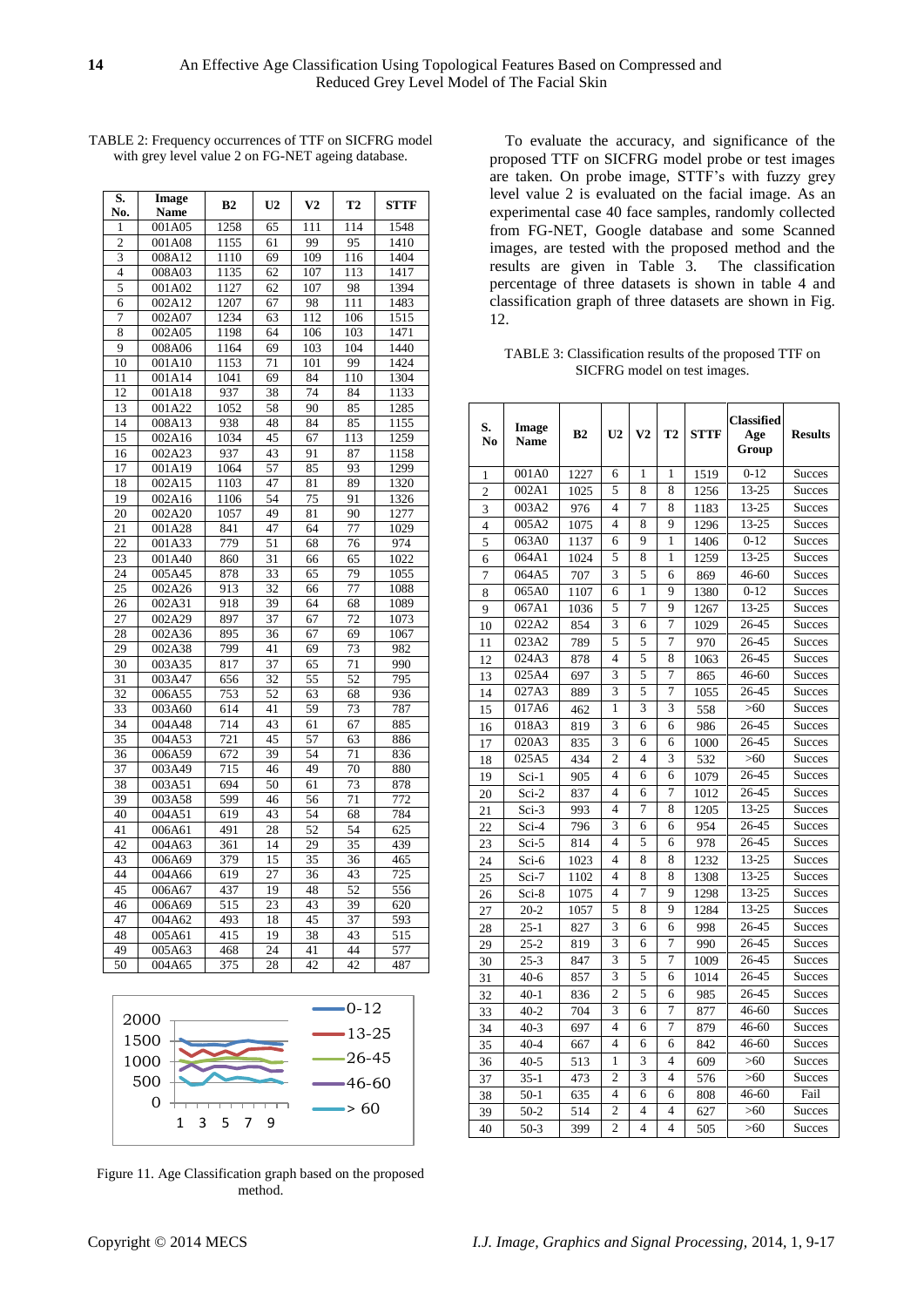| <b>Image Dataset</b> | <b>FG-NET</b><br>database | Google<br>database | Scanned<br>images |
|----------------------|---------------------------|--------------------|-------------------|
| Child                | 100.00%                   | 97.50%             | 97.50%            |
| Young adults         | 100.00%                   | 97.50%             | 95.00%            |
| Middle Adults        | 100.00%                   | 95.00%             | 95.00%            |
| <b>Senior Adults</b> | 97.50%                    | 95.00%             | 97.50%            |
| Old Adults           | 100.00%                   | 97.50%             | 97.50%            |

TABLE 4: Classification results of three datasets on proposed TTF on SICFRG model.



Figure 12. Mean classification of three datasets.

## IV. COMPARISON WITH OTHER EXISTING METHODS:

The proposed TTF on SICFRG model is compared with Morphological Primitive Patterns with Grain Components on LDP approach [24] and geometric properties [29] methods. The percentage of classification rates of the proposed TTF on SICFRG model and other existing methods [24, 31] are listed in table 5. The table 5 clearly indicates that the proposed method yields better classification rate when compared with existing methods. Fig. 13 shows the comparison chart of the proposed TTF on SICFRG model with the other existing methods of table 5.

TABLE 5: % mean classification rates for proposed TTF-SICFRG method and other existing methods.

| Image<br><b>Dataset</b> | Morphological<br><b>Primitive Patterns</b><br>with Grain<br>Components on | Geometric<br>properties | proposed<br>TTF on<br><b>SICFRG</b><br>model |
|-------------------------|---------------------------------------------------------------------------|-------------------------|----------------------------------------------|
| Child                   | 92.17%                                                                    | 91.04%                  | 97.50%                                       |
| Young<br>adults         | 93.37%                                                                    | 92.71%                  | 95.00%                                       |
| Middle<br>Adults        | 92.56%                                                                    | 90.07%                  | 97.50%                                       |
| Senior<br>Adults        | 92.40%                                                                    | 92.10%                  | 95.00%                                       |
| Old<br>Adults           | 91.90%                                                                    | 91.60%                  | 97.50%                                       |



Figure 13. Comparison graph of proposed TTF on SICFRG model with other existing methods.

## V. SUMMARY

The present paper developed a new direction for age group classification using frequency occurrences of TTF on SICFRG. The proposed method reduces overall dimensionality drastically while preserving the texture edge and other significant features. The proposed method reduces the overall complexity of classification algorithm because of the facial image size is reduced from N $\times$ M to 2N/5  $\times$ 2M/5 and also reduced the gray level range 0 to 4. The TTF's are evaluated on each of the fuzzy gray level and found that only TTF's are formed only on fuzzy gray level value 2. The other important feature of the present TTF on SICFRG is out of these TTF Bezier curve estimates, the rapid topological changes in the skin at a higher rate, which is the reason an exhaustive number of Bezier curves with twelve different control points are estimated on each 5 x 5 mask. The performance of the present system is more effective for the FG-NET aging database when compare with Google Images and scanned images.

#### ACKNOWLEDGMENT

I would like to express my cordial thanks to Sri. M.N.Raju, Chairman, Sri. M. Ravi Varma, Director - MNR Educational Trust, Hyderabad, CA. Basha Mohiuddin, Chairman - Vidya Group of Institutions, Hyderabad for providing moral support and encouragement and Dr. P.Rajeswara Reddy, Chairman - Anurag Group of Institutions, Hyderabad for providing advanced research facilities and MGNIRSA, Hyderabad for providing necessary Infrastructure. Authors would like to thank the anonymous reviewers for their valuable comments. And they would like to thank Dr.G.V.S.Ananta Lakshmi, Professor in Dept. of ECS, Anurag Group of Institutions for her invaluable suggestions and constant encouragement that led to improvise the presentation quality of this paper.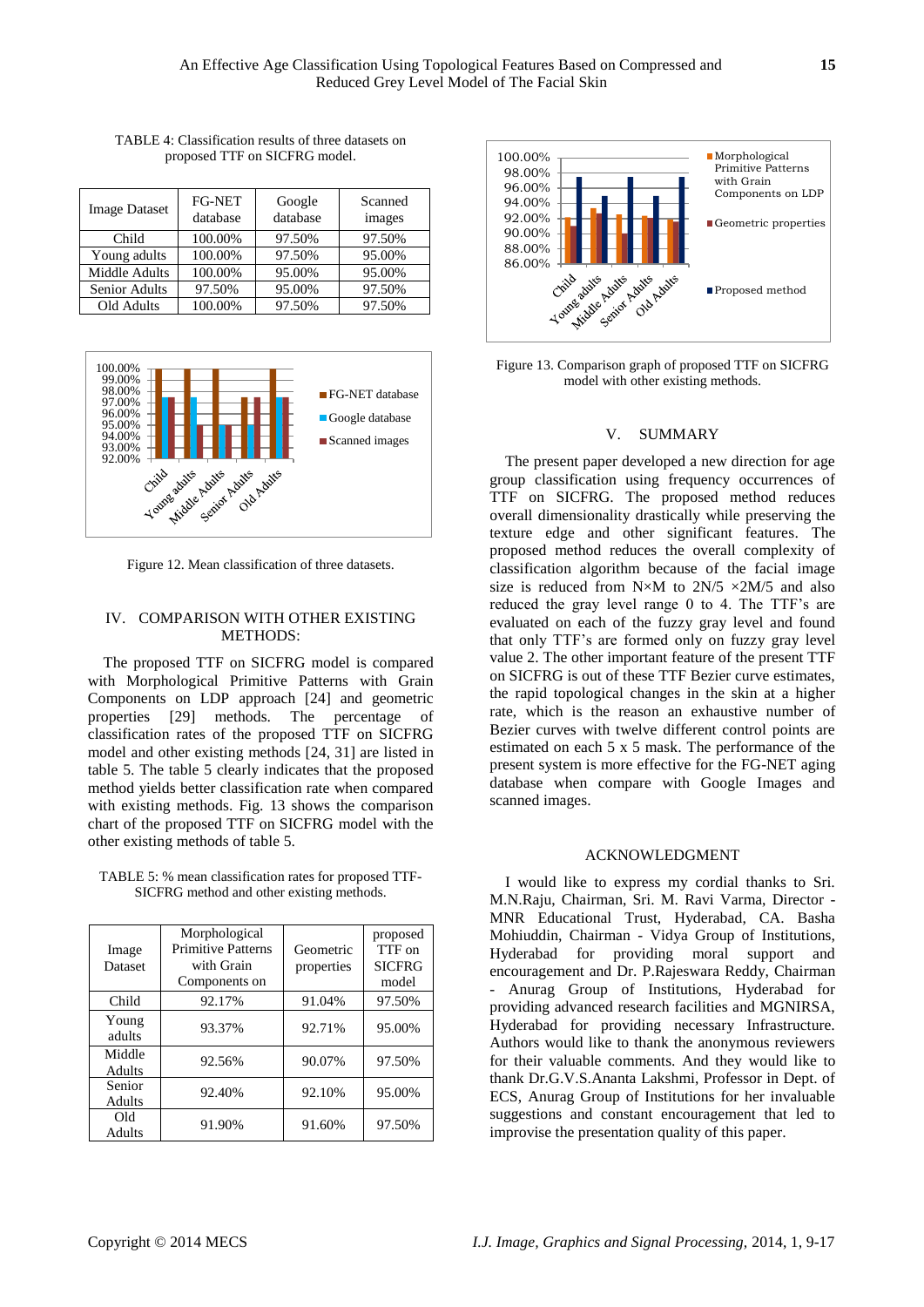## REFERENCES

- [1] Chellappa, R., Wilson, C.L. and Sirohey, S., ― Human and machine recognition of faces: A survey, " proc. of the IEEE, vol.83, pp. 705-740  $(1995)$ .
- [2] Choi, C., "Age change for predicting future faces", proc. IEEE Int. Conf. on fuzzy systems, vol 3, pp. 1603-1608 (1999).
- [3] A. Lanitis, C. Draganova, and C. Christodoulou. Comparing different classifiers for automatic age estimation. IEEE Transactions on Systems, Man, and Cybernetics, Part B, 34(l):621-628, February 2004.
- [4] Y. H. Kwon and N. V. Lobo,"Age classification from facial images," Computer Vision and Image Understanding, vol.74, no.1 pp.1-21, 1999.
- [5] B. Pittenger and R. E. Shaw. Aging faces as viscal-elastic events: Implications for a theory of nonrigid shape perception. Journal of Experimental Psychology: Human Perception and Performance, 1(4):374-382 1975.
- [6] J. B. Pittenger, R. E. Shaw, and L. S. Mark. Perceptual information for the age level of faces as a higher order invariant of growth. Jourtal of Experimental Psychology: Hufman Perception and Per-finance, 5(3):478-493, 1979.
- [7] L. S. Mark and J. T. Todd. The perception of growth in three dimensions. Jourrial ofPerception and Psychophysics, 33(2):193-196, 1983.
- [8] L. S. Mark, J. B. Pittenger, H. Hines, C. Carello, R. E. Shaw, and J. T. Todd. "Wrinkling and head shape as coordinated sources of age level information", Journal of Perception and Psychophysics, 27(2):1L17-124, 1980.
- [9] D. Burt and D. Perrett. Perception of age in adult caucasian male faces: computer graphic manipulation of shape and colour information. Proceedings of the Royal Society ofLondon B, B-259:137-143, 1995.
- [10] Kwon, Y. H. and da Vitoria Lobo, N., "Age classification from facial images," Proc. IEEE Conf. on Computer Vision and Pattern Recognition, Seattle, Washington, U. S. A., pp. 762-767 (1994).
- [11] Y Wu, N. Thalmaun, and D. Thalimnann. A dynaimnic wrinkle model in facial animation and skin aging. Journal of Visualization and Computer Animation, 6:195-205, 1995.
- [12] A. Lanitis, C. Draganova, and C. Christodoulou. Comparing different classifiers for automatic age estimation. IEEE Transactions on Systems, Man, and Cybernetics, Part B, 34(l):621-628, February 2004.
- [13] A. Lanitis, C. Taylor, and T. Cootes. Toward automatic simulation of aging effects on face images. IEEE Tran.sactions on Pattern Analysis and Machine Intelligence, 24(4):442-455, April 2002.
- [14] N. Ramanathan and R. Chellappa. Face verification across age progression. IEEE Transactions on lmage Processing, 15(11L):3349- 3361, November 2006.
- [15] C. Scandrett, C. Solomon, and S. Gibson. A personspecific, rigorous aging model of the human face. Prttern Recogtnioti Letters, 27(15):1776-1787B November 2006.
- [16] J. Suo, F. Min, S. Zhu, S. Shan, and X. Chen. A multiresolution dynamic model for face aging simulation. In IEEE Conference of Computer Vision and Pattern Recognition, pages 1-8B 2007.
- [17] X. Geng, Z. Zhou, and K. Smith-Miles. Automatic age estimation based on facial aging patterns. IEEE Transactions on Pattern Analysis and Machine Ititelligence, 29(12):2234-2240, December 2007.
- [18] N. Ramanathan and R. Chellappa. Modeling age progression in young faces. In Proceedings of IEEE International Con/conference on Computer Vision and Porttern Recognition, pages 387-394, 2006.
- [19] Kwon, Y. H. and da Vitoria Lobo, N., "Age classification from facial images," Proc. IEEE Conf. on Computer Vision and Pattern Recognition, Seattle, Washington, U. S. A., pp. 762-767 (1994).
- [20] F. Yun, X. Ye and T. S. Huang, "Estimating Human Age by Manifold Analysis of Face Pictures and Regression on Aging Features," in Proc. of 2007 IEEE International Conference on Multimedia and Expo, 2007, pp. 1383-1386.
- [21] Wen-Bing Horng, Cheng-Ping Lee and Chun-Wen Chen "Classification of Age Groups Based on Facial Features", Tamkang Journal of Science and Engineering, Vol. 4, No. 3, pp. 183-192 (2001).
- [22] N. Ramanathan and R. Chellappa. Face verification across age progression. In IEEE Conference on Computer Vision and Pattern Recognition, volume 2, pages 462–469, San Diego, U.S.A, 2005.
- [23] T. Ahonen, A. Hadid, M. Pietikainen, "Face Description with Local Binary Patterns: Application to Face Recognition", IEEE Trans. Pattern Anal. Mach. Intell., vol. 28, no. 12, pp. 2037 –2041, 2006.
- [24] B.Sujatha, Dr.V.Vijaya Kumar, M.Rama Bai ―Morphological Primitive Patterns with Grain Components on LDP for Child and Adult Age Classification" in International Journal of Computer Applications (0975 – 8887) Volume 21– No.3, pp. 50-55, May 2011.
- [25] Todd J. T., Mark L. S., Shaw R. E. and Pittenger J. B. "The perception of human growth," Scientific American, 242(2):132–144, 1980.
- [26] Kwon Y. H. and da Vitoria Lobo N. "Age classification from facial images," Proc. IEEE Conf. on Computer Visionand Pattern